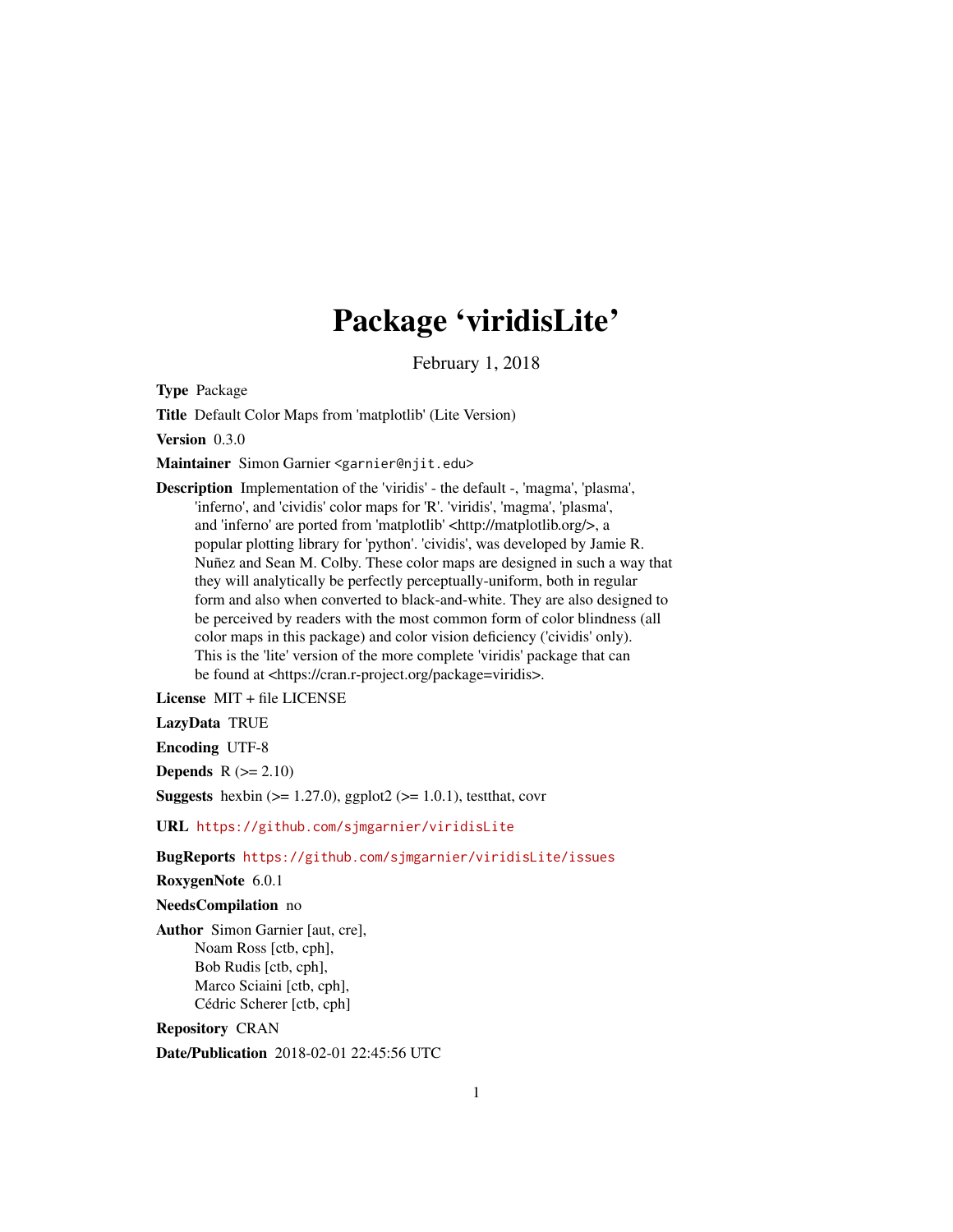### <span id="page-1-0"></span>R topics documented:

#### **Index** [5](#page-4-0). The second state of the second state of the second state of the second state of the second state of the second state of the second state of the second state of the second state of the second state of the second

viridis *Matplotlib 'viridis' and 'cividis' color map*

#### Description

This function creates a vector of n equally spaced colors along the Matplolib 'viridis' color map created by [Stéfan van der Walt](https://github.com/stefanv) and [Nathaniel Smith.](https://github.com/njsmith) This color map is designed in such a way that it will analytically be perfectly perceptually-uniform, both in regular form and also when converted to black-and-white. It is also designed to be perceived by readers with the most common form of color blindness.

#### Usage

viridis(n, alpha = 1, begin = 0, end = 1, direction = 1, option =  $"D"$ ) viridisMap(n = 256, alpha = 1, begin = 0, end = 1, direction = 1,  $option = "D")$ magma(n, alpha = 1, begin = 0, end = 1, direction = 1) inferno(n, alpha = 1, begin = 0, end = 1, direction = 1) plasma(n, alpha = 1, begin = 0, end = 1, direction = 1) cividis(n, alpha = 1, begin = 0, end = 1, direction = 1)

#### Arguments

| n         | The number of colors ( $\geq$ 1) to be in the palette.                                                                                                                                                                |
|-----------|-----------------------------------------------------------------------------------------------------------------------------------------------------------------------------------------------------------------------|
| alpha     | The alpha transparency, a number in $[0,1]$ , see argument alpha in hsv.                                                                                                                                              |
| begin     | The (corrected) hue in $[0,1]$ at which the viridis colormap begins.                                                                                                                                                  |
| end       | The (corrected) hue in $[0,1]$ at which the viridis colormap ends.                                                                                                                                                    |
| direction | Sets the order of colors in the scale. If 1, the default, colors are ordered from<br>darkest to lightest. If -1, the order of colors is reversed.                                                                     |
| option    | A character string indicating the colormap option to use. Four options are avail-<br>able: "magma" (or "A"), "inferno" (or "B"), "plasma" (or "C"), "viridis" (or "D",<br>the default option) and "cividis" (or "E"). |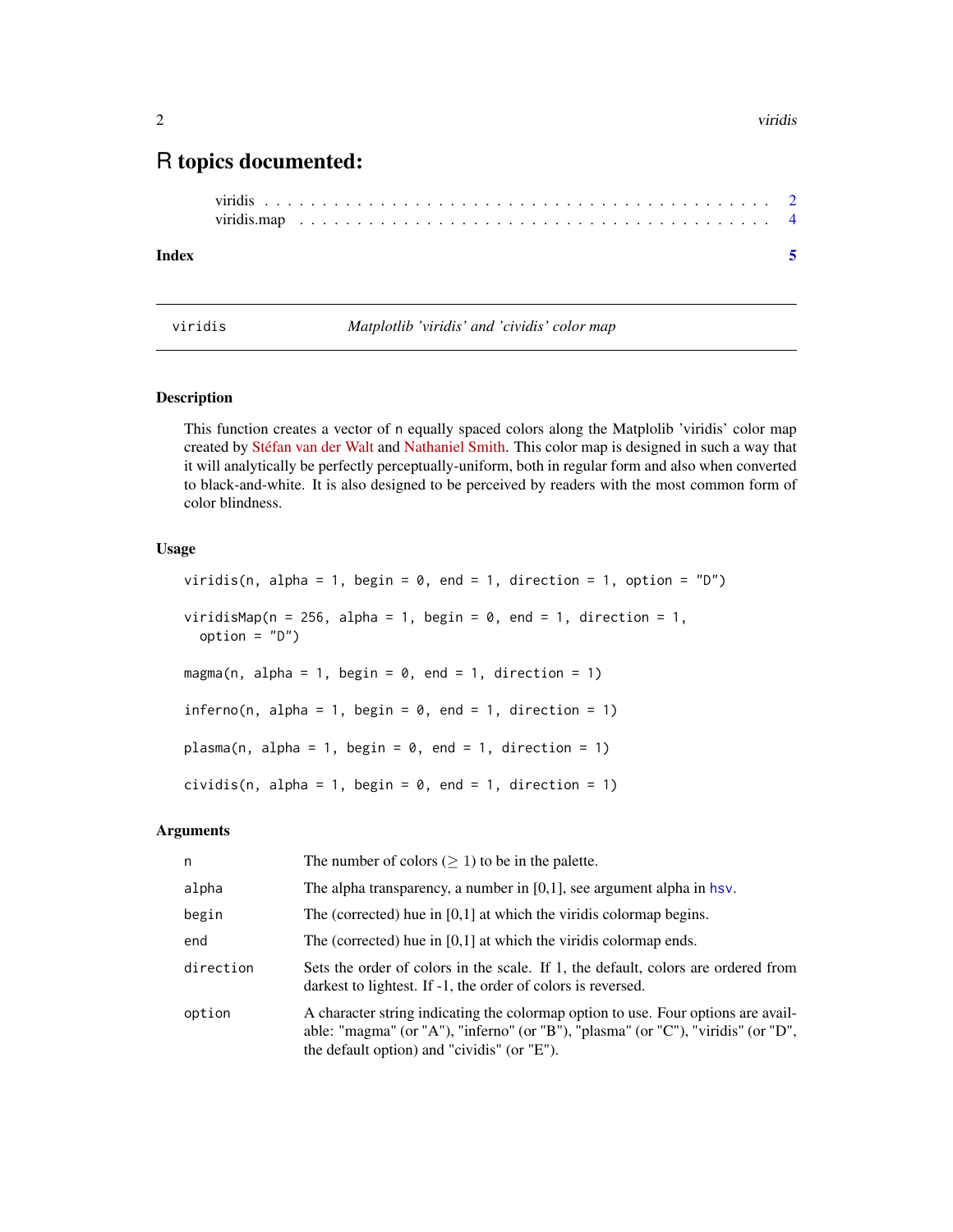#### <span id="page-2-0"></span>viridis 3

#### Details

A corrected version of 'viridis', 'cividis', was developed by [Jamie R. Nuñez](https://github.com/jamienunez) and [Sean M. Colby.](https://github.com/smcolby) It is optimal for viewing by those with color vision deficiency. 'cividis' is designed to be perfectly perceptually-uniform, both in regular form and also when converted to black-and-white, and can be perceived by readers with all forms of color blindness.

Here are the color scales:



magma(), plasma(), inferno() and cividis() are convenience functions for the other colormap options, which are useful the scale must be passed as a function name.

Semi-transparent colors  $(0 < alpha < 1)$  are supported only on some devices: see [rgb](#page-0-0).

#### Value

viridis returns a character vector, cv, of color hex codes. This can be used either to create a userdefined color palette for subsequent graphics by palette(cv), a col = specification in graphics functions or in par.

viridisMap returns a n lines data frame containing the red (R), green (G), blue (B) and alpha (alpha) channels of n equally spaced colors along the 'viridis' color map. n = 256 by default, which corresponds to the data from the original 'viridis' color map in Matplotlib.

#### Author(s)

Simon Garnier: <garnier@njit.edu>, [@sjmgarnier](https://twitter.com/sjmgarnier)

#### Examples

```
library(ggplot2)
library(hexbin)
dat <- data.frame(x = rnorm(10000), y = rnorm(10000))
ggplot(data, aes(x = x, y = y)) +
 geom_hex() + coord_fixed() +
 scale_fill_gradientn(colours = viridis(256, option = "D"))
```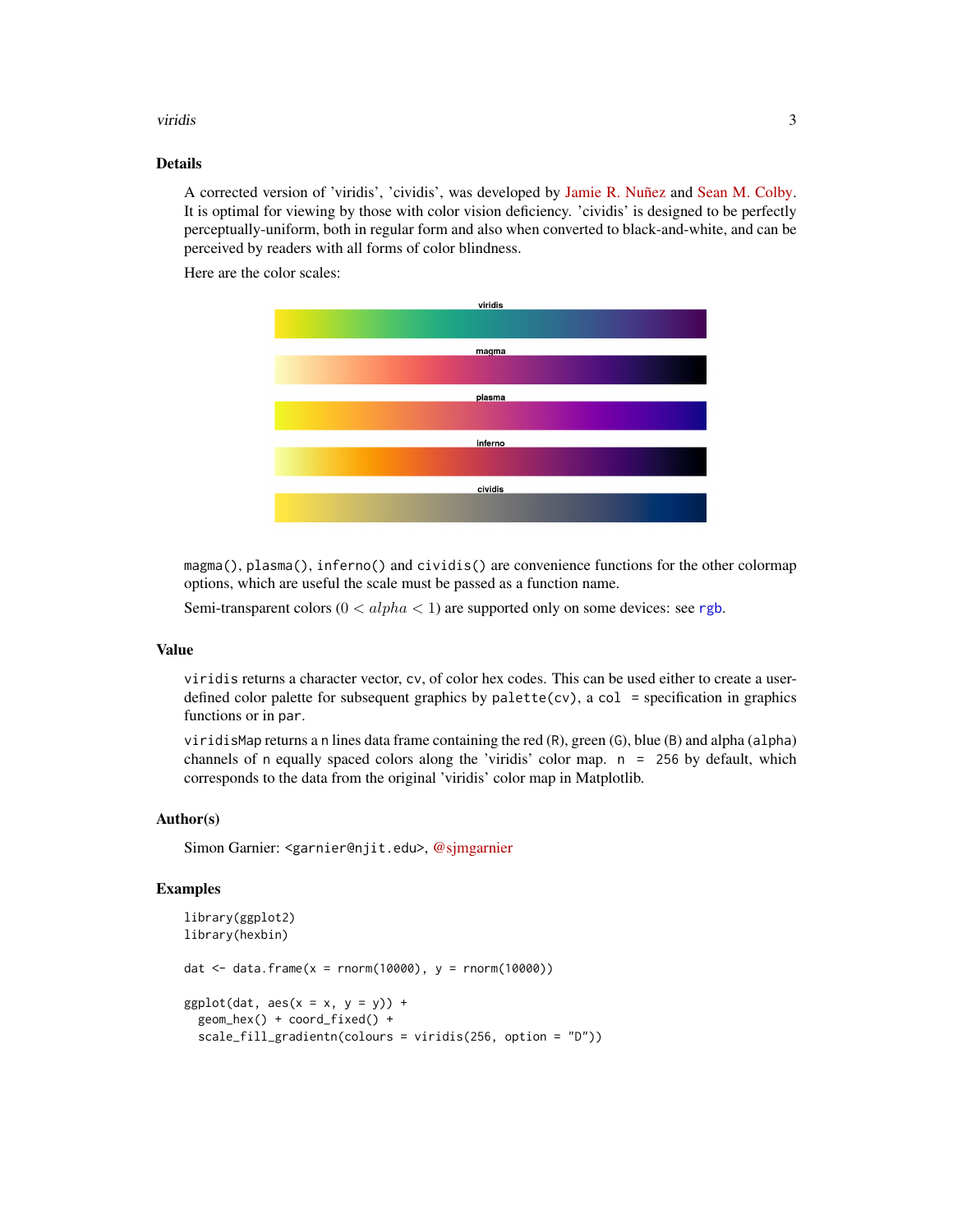```
# using code from RColorBrewer to demo the palette
n = 200
image(
 1:n, 1, as.matrix(1:n),
 col = viridis(n, option = "D"),
 xlab = "viridis n", ylab = "", xaxt = "n", yaxt = "n", bty = "n"
\mathcal{L}
```
viridis.map *Original 'viridis'and 'cividis' color map*

#### Description

A dataset containing the original RGB values of the default Matplotlib color map ('viridis') and the color vision deficiencies optimized color map 'cividis'. Sources: [https://github.com/BIDS/](https://github.com/BIDS/colormap/blob/master/option_d.py) [colormap/blob/master/option\\_d.py](https://github.com/BIDS/colormap/blob/master/option_d.py) and [https://github.com/pnnl/cmaputil/blob/master](https://github.com/pnnl/cmaputil/blob/master/colormaps/cividis.txt)/ [colormaps/cividis.txt](https://github.com/pnnl/cmaputil/blob/master/colormaps/cividis.txt).

#### Usage

viridis.map

#### Format

A data frame with 1280 rows and 4 variables:

- R: Red value
- G: Green value
- B: Blue value
- opt: The colormap "option" (A: magma; B: inferno; C: plasma; D: viridis; E: cividis)

<span id="page-3-0"></span>